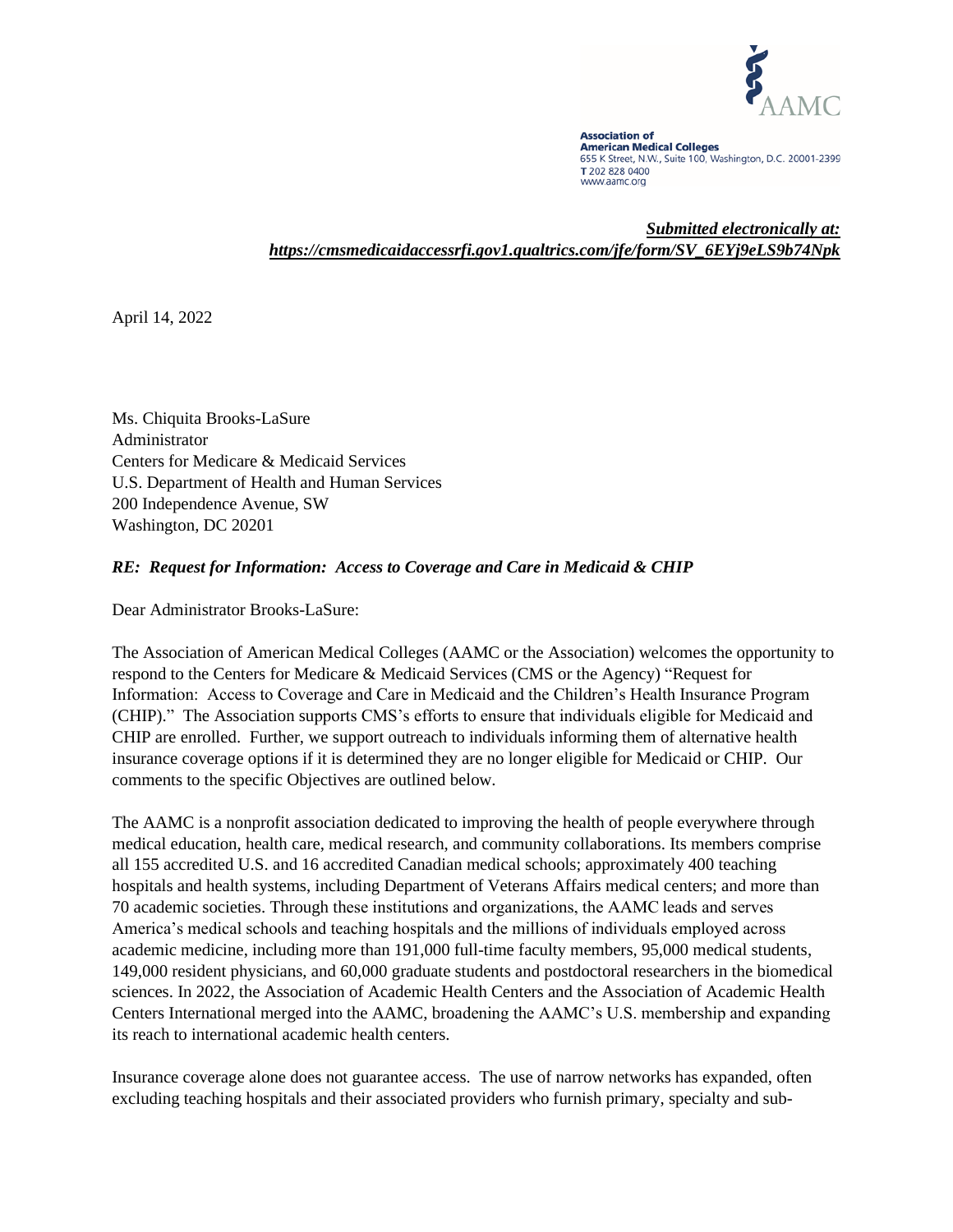specialty care. Limiting access to needed health care hurts Medicaid beneficiaries, some who already struggle with access in areas with insufficient numbers of providers. To address access, Medicaid should institute minimum network adequacy standards to ensure coverage as well as optimizing telemedicine capabilities.

Low Medicaid reimbursement rates also exacerbate access issues. Low Medicaid payment rates relative to other payers directly impacts lower physician participation in the program. On average, Medicaid feefor-service physician rates are two-thirds of Medicare rates.<sup>1</sup> CMS should focus on increasing Medicaid base rates to improve equitable access to needed services for Medicaid beneficiaries.

We also encourage the Agency to collaborate with trusted community partners to help educate individuals about Medicaid and CHIP enrollment eligibility and alternative options for coverage to decrease churn. The [AAMC Center for Health Justice](https://www.aamchealthjustice.org/) has valuable resources on engaging with community leaders as outlined in its [10 Principles of Trustworthiness.](https://www.aamchealthjustice.org/media/286/download)

Thank you for the opportunity to respond to this RFI. We would be happy to work with CMS on any of the issues discussed in our comments or other topics that involve the academic medical community. If you have questions regarding our comments, please feel free to contact Mary Mullaney [\(mmullaney@aamc.org\)](mailto:mmullaney@aamc.org).

Sincerely

nis M. Oslowthis Mr

Janis M. Orlowski, M.D., M.A.C.P. Chief Health Care Officer

<sup>1</sup> <https://www.macpac.gov/medicaid-101/provider-payment-and-delivery-systems/>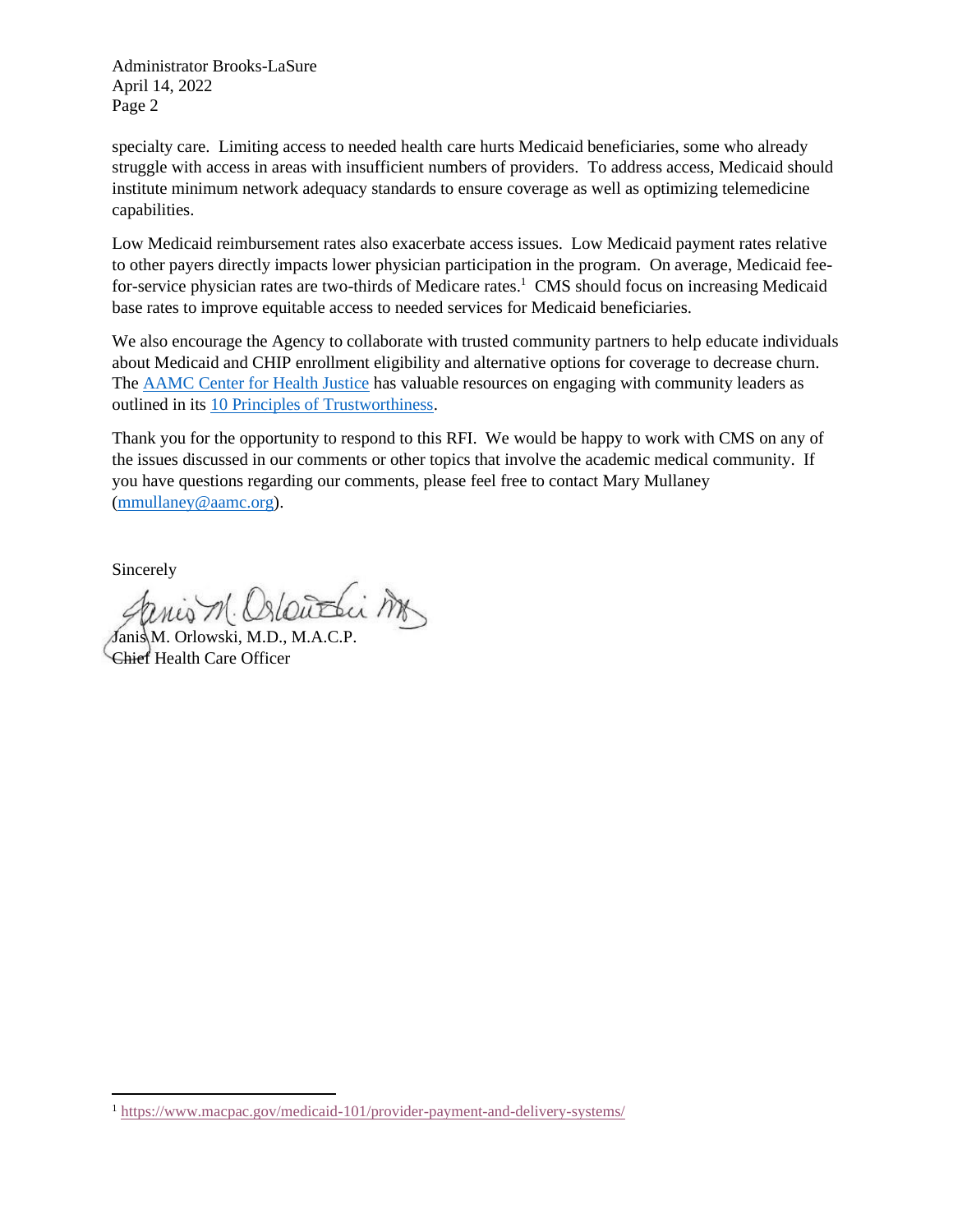# **Objective 1: Strategies to ensure that eligible individuals are aware of coverage options and how to obtain and retain coverage**

### *Align Medicaid Determinations with Other State Programs*

The AAMC supports efforts to ensure that individuals eligible for Medicaid and CHIP are supported during the unwinding period following the end of the public health emergency (PHE) and, if deemed ineligible for Medicaid and CHIP, that states assist individuals with necessary information and assistance with enrollment into Marketplace plans that meet their needs. To ensure that current Medicaid beneficiaries do not lose coverage as a result of the current unwinding process and upcoming enrollment determinations, states should optimize the use of electronic communications with beneficiaries. Approximately 86 percent of Medicaid beneficiaries have a cell phone and 69 percent own a tablet.<sup>2</sup> Using text or email to communicate with these beneficiaries will be the most expeditious way to ensure that they receive notifications and that they are able to timely respond.

Beyond the unwinding process, states should be encouraged to align determinations for Medicaid eligibility with other state-sponsored programs to decrease the need for multiple submissions of information. For example, states should be encouraged to review documentation currently collected, such as recent state tax returns or information submitted with applications for the Supplemental Nutrition Assistance Program (SNAP), to determine modified adjusted gross income (MAGI) and decrease burden on both individuals and the state when determining Medicaid eligibility. CMS and states should optimize outreach and navigator programs to inform the public of insurance coverage options beyond Medicaid.

# *Engage Trusted Community Partners to Facilitate Interactions Between the State and Community Members*

CMS should work with states and communities to identify ways to proactively engage with community partners who are trusted, respected and knowledgeable individuals, institutions, or organizations from a specific community. Partnerships like this can facilitate meaningful interaction between the state and community members/community partners to communicate coverage options to individuals. Effective bi-directional communication channels help build and sustain a shared leadership and trust to meet the needs of all individuals.

Community partnerships are most successful when they are built on trust, respect, and a shared vision. The [AAMC Center for Health Justice,](https://www.aamchealthjustice.org/) in partnership with community stakeholders, recently released [10 Principles of Trustworthiness](https://www.aamchealthjustice.org/resources/trustworthiness-toolkit#principles) and a corresponding toolkit to guide organizations, including government entities, in their efforts to equitably partner with communities and build trust among members of those communities. The principles and toolkit integrate local perspectives with established precepts for community engagement, serving as valuable resources that agencies can proactively adopt as they are developing and implementing engagement priorities and strategies. The AAMC Center for Health Justice [Principles of](https://www.aamchealthjustice.org/resources/trustworthiness-toolkit) 

<sup>2</sup> <https://www2.deloitte.com/us/en/insights/industry/public-sector/mobile-health-care-app-features-for-patients.html>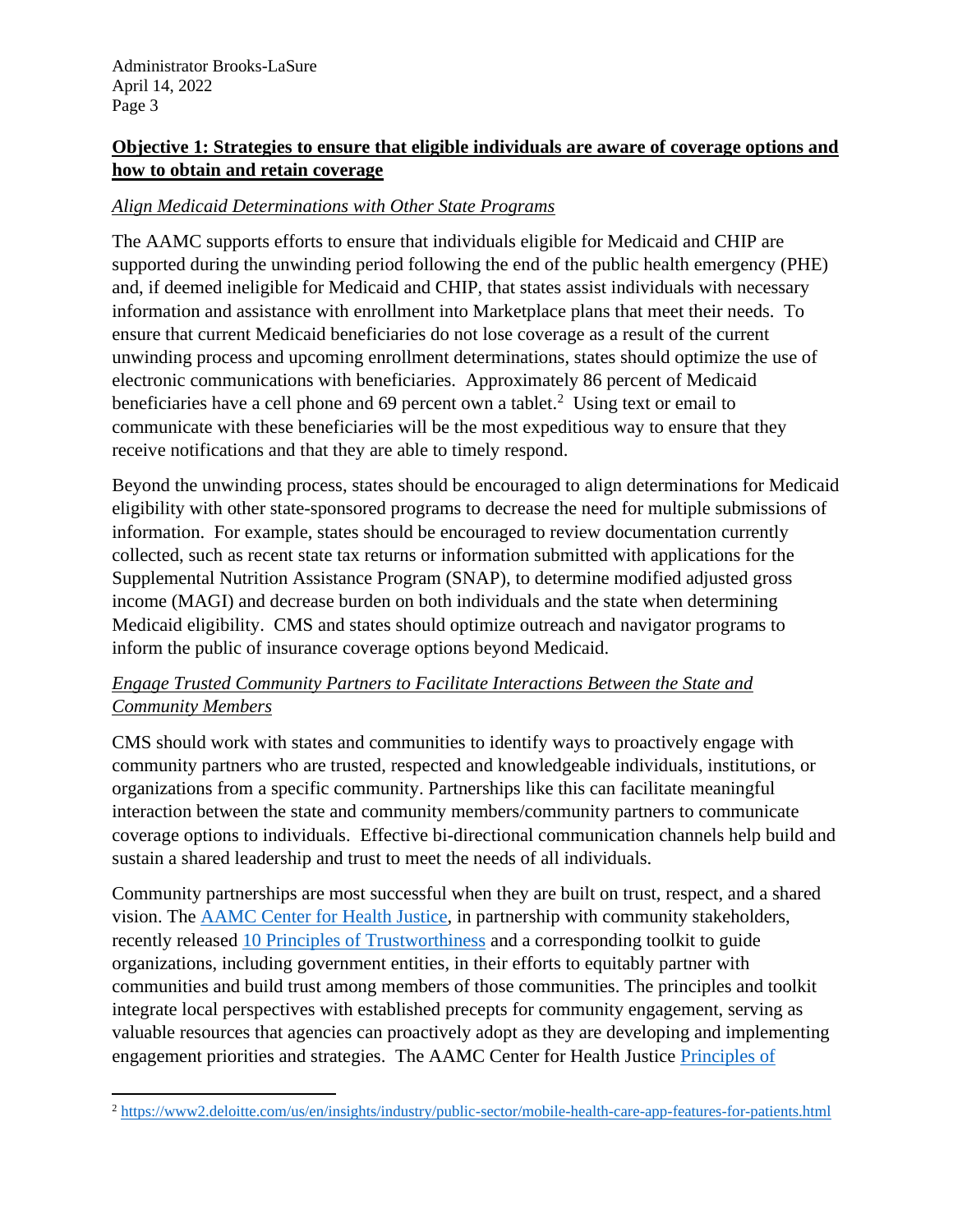[Trustworthiness Toolkit](https://www.aamchealthjustice.org/resources/trustworthiness-toolkit) can serve as a useful tool to help agencies facilitate discussions with community members and develop strategies to address the issues raised in the RFI.

To better identify patient health-related social needs and make the relevant referrals to community-based organizations and resources, some health systems have started screening for these needs, including screening for the digital divide (i.e., digital literacy skills, inaccessible platforms for those with limited English proficiency (LEP) and disabilities, internet connectivity, device access). Through this screening, usually conducted via an electronic medical record (EMR) or external provider platform, providers can send referrals to the appropriate community partners.

Moreover, it is essential that food security, housing security, and payment for/access to health care services are all recognized as critical for individual and population health. Programs that support these areas, including research, must use evidence-based approaches to learn and respond to improving equity regarding the social determinants of health. The goal of concrete steps towards alignment across federal programs such as Medicaid, WIC, SNAP, and housing support is to reduce the burden on individuals seeking assistance. As the programs currently operate, one must navigate each and every program's requirements and application in a separate and unique process. We believe immediate efforts to coordinate data sharing across federal programs to allow a single application system could be used to ease the burden on individuals and shift these programs towards a more holistic effort to address the SDOHs.

# **Objective 2: Strategies to ensure that individuals are not inappropriately disenrolled and to minimize gaps in enrollment due to transition between programs**

#### *Encourage Continuous Coverage Policies to Decrease Churn*

States should be encouraged to utilize automatic renewal processes or continuous coverage policies to decrease churn. The Medicaid and CHIP Payment and Access Commission (MACPAC) found that automatic renewal policies had the greatest benefit for helping individuals who are eligible for MAGI retain coverage. Moreover, MACPAC staff found that mid-year reviews were associated with higher churn, implying that these reviews are potentially unnecessary disruptions in coverage, such as disenrolling a beneficiary on the edge of income eligibility who will become eligible again in another month that year.<sup>3</sup>

As allowed under 42 CFR  $\S$  435.603(h)(2)<sup>4</sup>, states should be encouraged to make eligibility determinations for at least one year to minimize churn rather than basing determinations on monthly eligibility. According to Kaiser Family Foundation, some enrollees may be at a higher risk of churn than others. For example, working individuals whose monthly incomes fluctuate may be more likely to experience churn in states that have frequent electronic data matches during the year.<sup>5</sup> Individuals who are disenrolled experience barriers to accessing needed care

<sup>&</sup>lt;sup>3</sup> [https://www.macpac.gov/public\\_meeting/september-2021-macpac-public-meeting/](https://www.macpac.gov/public_meeting/september-2021-macpac-public-meeting/)

<sup>4</sup> <https://www.law.cornell.edu/cfr/text/42/435.603>

<sup>5</sup> [https://www.kff.org/medicaid/issue-brief/medicaid-enrollment-churn-and-implications-for-continuous-coverage](https://www.kff.org/medicaid/issue-brief/medicaid-enrollment-churn-and-implications-for-continuous-coverage-policies/#:~:text=Churn%20can%20result%20in%20access,delays%20in%20getting%20needed%20care)[policies/#:~:text=Churn%20can%20result%20in%20access,delays%20in%20getting%20needed%20care.](https://www.kff.org/medicaid/issue-brief/medicaid-enrollment-churn-and-implications-for-continuous-coverage-policies/#:~:text=Churn%20can%20result%20in%20access,delays%20in%20getting%20needed%20care)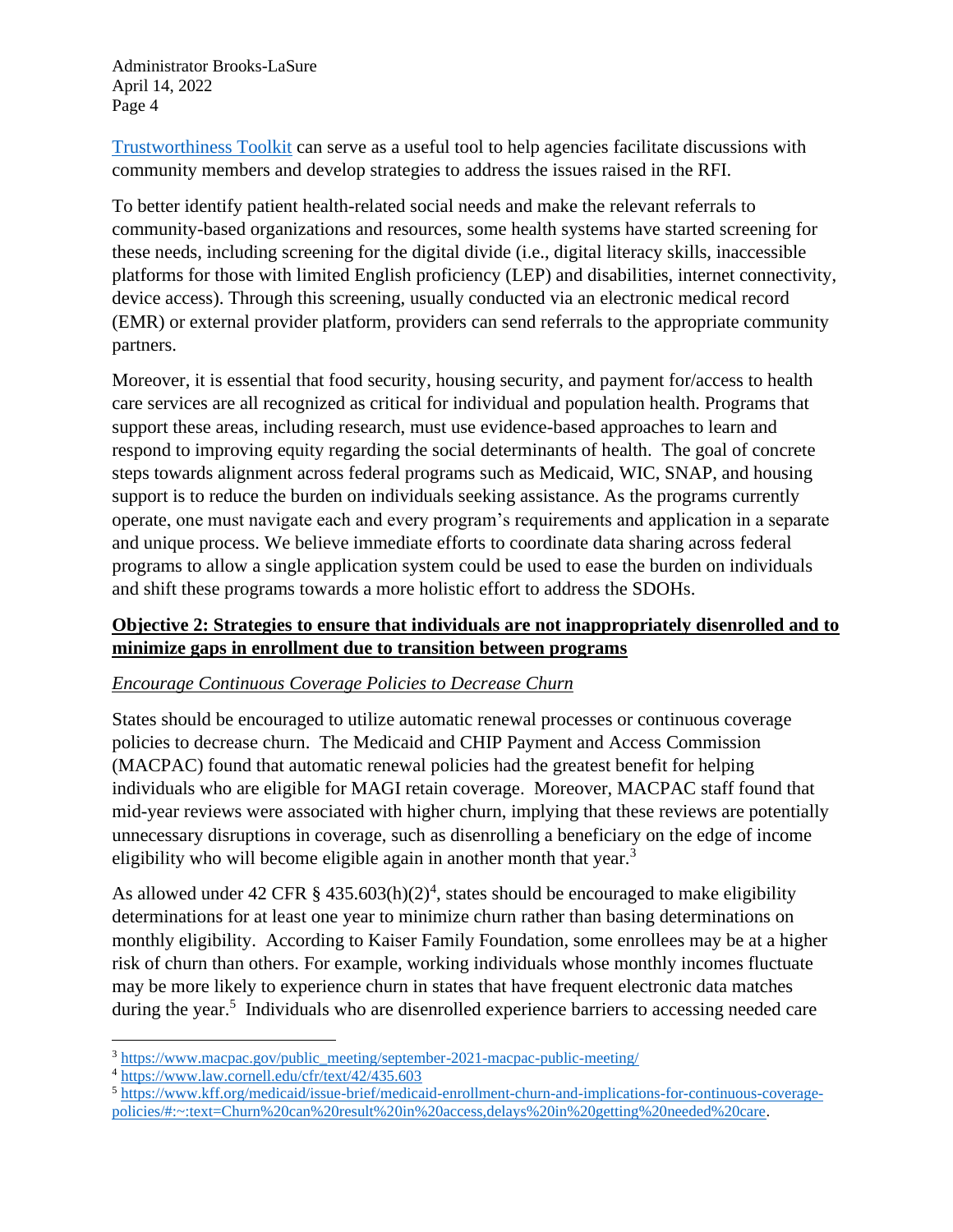and are more likely to be hospitalized with a preventable condition. Additionally, states incur administrative costs associated with disenrolling a beneficiary and then subsequently processing a new application for the same individual.

A determination period of at least one year will allow the individual to secure appointments that require advanced scheduling and wait times that may delay access to providers in the short term. Alternatively, if a state chooses not to establish one-year enrollment periods, a way to decrease churn in states that choose to have frequent data matches is to provide Medicaid coverage for individuals deemed ineligible mid-year should have their coverage extended for a minimum of three months. This will ensure that individuals have access to needed medical care while a determination is made about whether they can transition to another form of coverage such as through the Marketplace.<sup>6</sup>

CMS should consider collecting disenrollment data, including the reason for disenrollment, when an individual is disenrolled from Medicaid coverage to better understand churn. For example, did the individual no longer meet the income standard, or did the disenrollment occur because the individual did not respond to requests for supplemental income information because their address was not up to date.

# **Objective 3: Feedback on how to establish minimum standards or federal "floors" for equitable and timely access to providers and services**

# *Institute Minimum National Access Standards*

CMS should consider instituting minimum national access standards for both Medicaid fee-forservice and Managed Care Organizations (MCOs) to improve access for enrollees in both programs. These standards should encompass access to all providers, including specialty and sub-specialty providers. Currently, there is no unified national standard for network adequacy in Medicaid, resulting in significant variation across states, delivery systems, and types of services.

Evaluation of health plan networks relies on plan provider directory data, which is often inaccurate or out of date.<sup>7</sup> Medicaid MCOs should be required to maintain robust provider networks to ensure that Medicaid enrollees have access to needed medical care. Studies show that Medicaid provider networks for primary care and certain specialties are narrower on average than commercial plans in certain states. $8<sup>8</sup>$ 

AAMC-member teaching hospitals provide treatment for a disproportionately high percentage of Medicaid beneficiaries, as well as for those who are uninsured. While only 5 percent of the U.S. hospitals, AAMC members account for 26 percent of Medicaid hospitalizations and 30 percent of hospital charity care. In addition to primary care, these institutions and their associated

<sup>6</sup> <https://www.ncbi.nlm.nih.gov/pmc/articles/PMC4664196/pdf/nihms708512.pdf>

<sup>7</sup> <https://www.kff.org/health-reform/issue-brief/network-adequacy-standards-and-enforcement/>

<sup>8</sup> <https://avalere.com/press-releases/medicaid-networks-more-than-60-narrower-than-commercial-in-some-areas>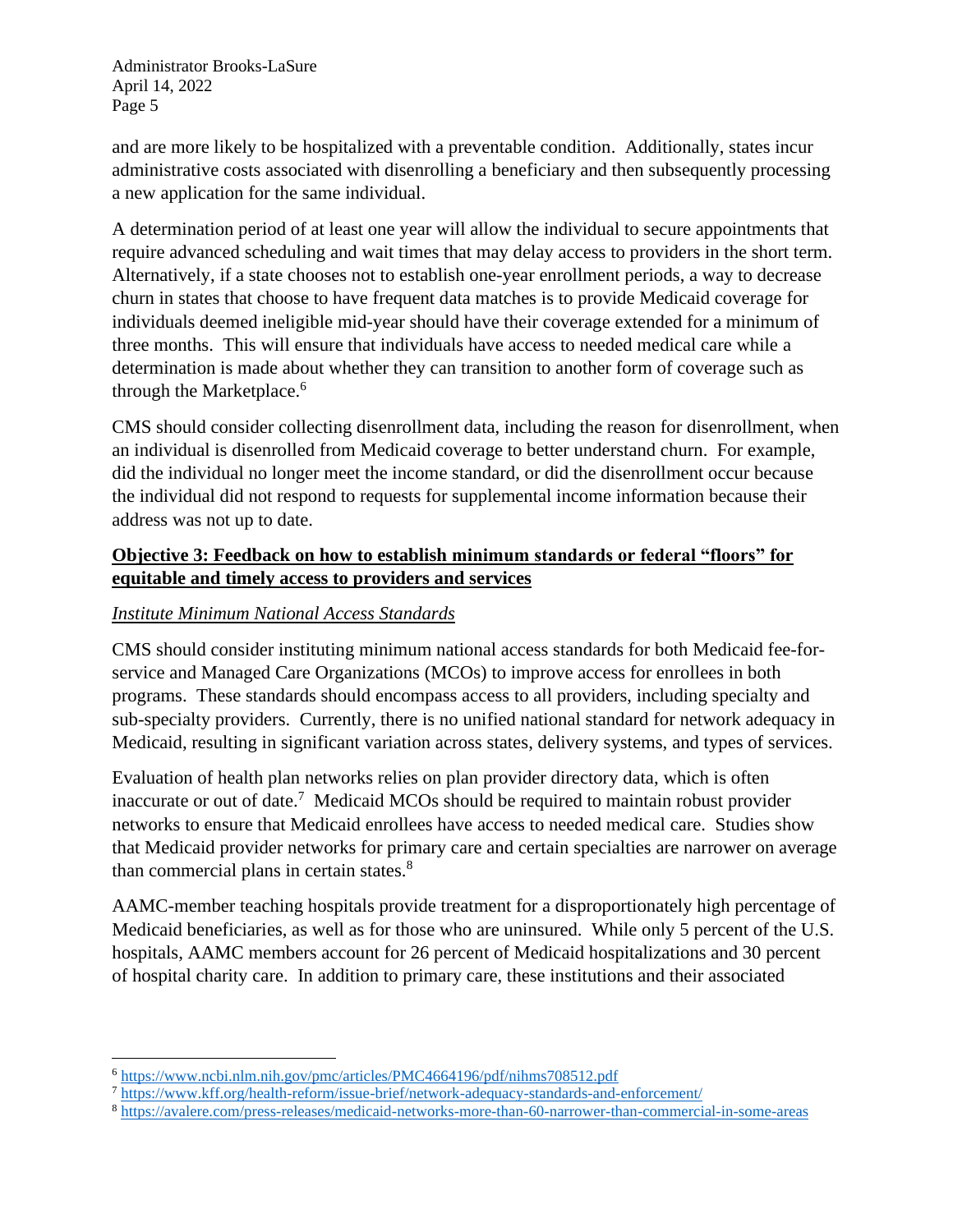providers also furnish specialty and subspecialty care that often cannot be accessed in other care settings.

Limiting patients' access to certain providers can be particularly detrimental for patient groups that already suffer from disproportionate levels of disease and death. To make inroads on improving the health and well-being of individuals, meaningful partnerships with local communities are paramount. That includes providing access to high-quality care for patients by ensuring that robust provider networks are offered by MCOs.

Teaching hospitals and their associated physicians and other providers are an important part of ensuring access to high-quality, cutting-edge treatments. However, teaching hospitals and their associated faculty physicians are sometimes excluded from insurer networks. Excluding these institutions and physicians limits patients' access to specialized and sub-specialized care that often is only furnished at teaching hospitals. Ensuring that MCOs have robust provider networks, including teaching hospitals and their associated providers, will safeguard Medicaid beneficiaries' access to a greater number and type of providers, to meet their health care needs.

CMS should consider aligning Medicaid MCO network adequacy standards with the standards that govern plans in the federal Marketplace and Medicare Advantage. Those standards are designed to operate nationwide with sufficient flexibility to account for geographic differences, and so can appropriately be carried into the Medicaid program. In addition to supporting Medicaid and CHIP enrollees by establishing a federal floor for access, aligning standards across programs would create administrative efficiencies for insurance issuers and regulators, and would facilitate cross-program comparisons. CMS should enforce network adequacy standards for Medicaid MCOs and should require states and MCOs to identify and address access issues that are a direct result of inadequate networks.

CMS should require time and distance standards for Medicaid MCOs to ensure that patients have access to all provider types they may need within their geographic area. The AAMC believes time and distance standards to be a bare minimum, yet vital, network adequacy requirement. Federal minimum requirement for the use of time and distance standards should be considered a floor. States should also be allowed to select additional standards with the goal of a comprehensive approach to network adequacy.

The AAMC supports tracking appointment wait times as one indicator of network adequacy. For wait times to be a meaningful metric for Medicaid beneficiaries, however, they should be compared to wait times for commercially insured and Medicare patients for the same specialist and/or service within a defined area. For example, if commercial patients in a certain geographic area have an average wait time of four weeks to get a non-urgent appointment with a primary care provider or specialist, then it is not reasonable for Medicaid wait times to be longer.

#### *Expand the Use of Telemedicine Services*

The expansion of telehealth services through the CMS waivers during the COVID-19 public health emergency (PHE) allowed health care providers to quickly transition to using telehealth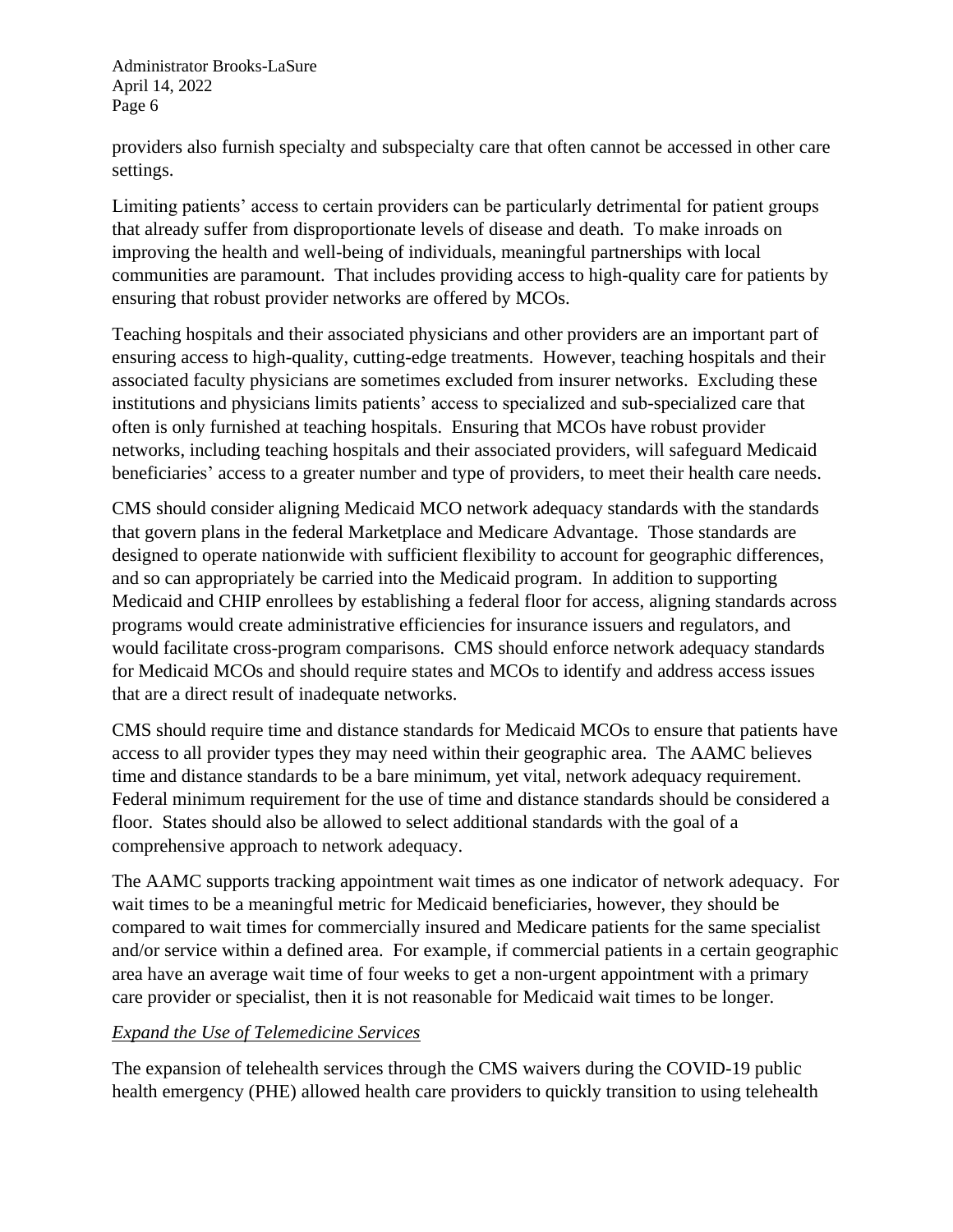services to furnish needed care. This expanded use of telehealth has enabled providers to maintain continuity of care and reach patients who may have difficulty accessing need care during the PHE. The AAMC is supportive of the expansion of telehealth services to better serve patients. This will allow patients to access needed care, including specialty and sub-specialty care from AAMC-member providers. However, we believe it is premature to provide time and distance credit or network adequacy credit for telehealth services.

CMS should encourage state Medicaid agencies to permanently implement coverage for telemedicine services – real-time audio and video visits – after the PHE ends. The Government Accountability Office's (GAO's) recent report noted that data from five states showed an exponential increase in the number of Medicaid beneficiaries utilizing telehealth services. The number and percentage of services delivered via telehealth increased as did the number of beneficiaries receiving telehealth services. The report notes that from March 2020 to February 2021, 32.5 million services were delivered via telehealth as compared with 2.1 million services the prior year. $9$ 

Coverage for audio-only services is imperative as access to necessary internet technology, such as broadband, remains a challenge for some beneficiaries; audio-only covered services will allow those individuals to access needed care. Further, not having access to reliable transportation forces some patients to miss scheduled appointments. Telemedicine has proven to be more convenient in addition to saving time and money on transportation, child care, and requiring less time off from work.<sup>10</sup> CMS should encourage states to continue expanded coverage of telemedicine for Medicaid beneficiaries.

As noted in President Biden's State of the Union [fact sheet](https://www.whitehouse.gov/briefing-room/statements-releases/2022/03/01/fact-sheet-president-biden-to-announce-strategy-to-address-our-national-mental-health-crisis-as-part-of-unity-agenda-in-his-first-state-of-the-union/) on mental health, CMS should encourage states to provide coverage under Medicaid for "interpersonal consultations so primary care providers can consult with a specialist and provide needed care for patients." Over the past seven years, the AAMC has collaborated with 35 academic medical centers and children's hospitals through [Project CORE](https://www.aamc.org/what-we-do/mission-areas/health-care/project-core) (Coordinating Optimal Referral Experiences) to implement interprofessional internet consultations, or eConsults. In the CORE model, eConsults are an asynchronous exchange in the electronic health record (EHR) that are typically initiated by a primary care provider (PCP) to a specialist for a low acuity, condition-specific question that can be answered without an in-person visit. When eConsults can take the place of a referral, patients benefit from more timely access to the specialist's guidance and payers benefit from a less costly service by avoiding the new patient visit with a specialist, not to mention likely downstream visits and related costs. The model utilizes specialty and condition-specific templates to enable focused clinical exchanges between providers. A high quality eConsult includes a clear clinical question that can be answered with information available to the specialist in the EHR, and the response includes clear recommendations, a rationale and a contingency plan. There is an expectation that the specialist will respond within 72 hours; however, response times have averaged closer to 24 hours at most academic medical centers. The goals of the program include

<sup>9</sup> <https://www.gao.gov/products/gao-22-104700>

<sup>10</sup> <https://aspe.hhs.gov/sites/default/files/2021-07/medicaid-telehealth-brief.pdf>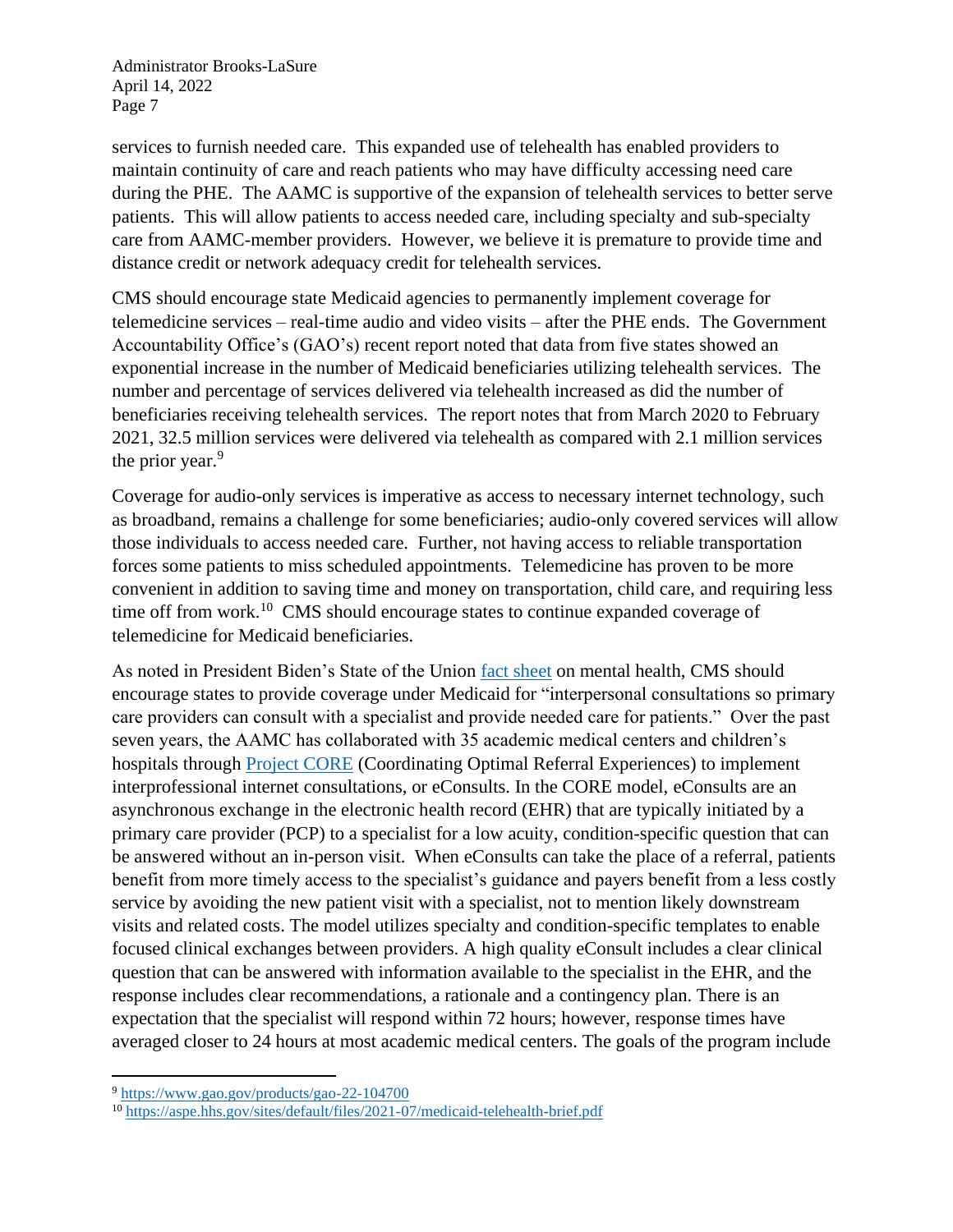increasing timely access to specialty input and reducing unnecessary specialty referrals while maintaining continuity of care for patients with their PCP. More widespread adoption of this model could help expand access to specialty care and mental health services.

# *Evaluate Current Data Collection*

Medicaid MCOs are required to report on CMS beneficiaries' access to needed care, or lack thereof. CMS should review the data currently submitted and determine whether other factors impacting access should be reported, both to the state and to CMS, and should enforce reporting requirements if it is determined that Medicaid MCOs are not adequately reporting required data.

Workforce shortages and narrow networks impact such things as appointment wait times, resulting in delays in patients receiving timely care. Fewer provider choices could mean that enrollees must travel farther or wait longer to see a provider. Further, delaying needed preventive care often results in costlier care in acute care settings, such as emergency departments and inpatient care. Identifying an access problem is the first step in determining the underlying cause and developing a policy solution.

The AAMC supports the following MACPAC's preliminary proposals<sup>11</sup> on improving access monitoring in the Medicaid program:

- Develop a core set of access measures that span acute care, preventive care and long-term services and supports that are comparable across states and delivery systems.
- Collect standardized data on beneficiary perceptions and experiences with care through a periodic and ongoing beneficiary survey.
- Standardize and improve the Transformed Medicaid Statistical Information System (T-MSIS) to gather information on beneficiaries' access to providers and stratification by key demographic characteristics such as race and ethnicity.
- Support states efforts through analytical resources and technical assistance.

Additionally, CMS should improve transparency, availability, and timeliness of T-MSIS data to allow researchers and other stakeholders to assist in identifying deficiencies and making recommendations for improvement. Medicaid program data should be at least as accessible as comparable data in the Medicare program, including the administrative steps and financial costs associated with data transfers for research purposes.

#### *Monitor Out-of-Network Utilization*

As more states provide coverage to their Medicaid beneficiaries through comprehensive MCOs – more than two-thirds of Medicaid enrollees in July  $2019^{12}$  – network adequacy remains an important indicator of access. Beneficiaries in plans with a closed network – the hallmark of health maintenance organizations – may find themselves requiring access to care to out-of-

<sup>&</sup>lt;sup>11</sup> [https://www.macpac.gov/public\\_meeting/january-2022-macpac-public-meeting/](https://www.macpac.gov/public_meeting/january-2022-macpac-public-meeting/)

<sup>12</sup> <https://www.kff.org/medicaid/issue-brief/10-things-to-know-about-medicaid-managed-care/>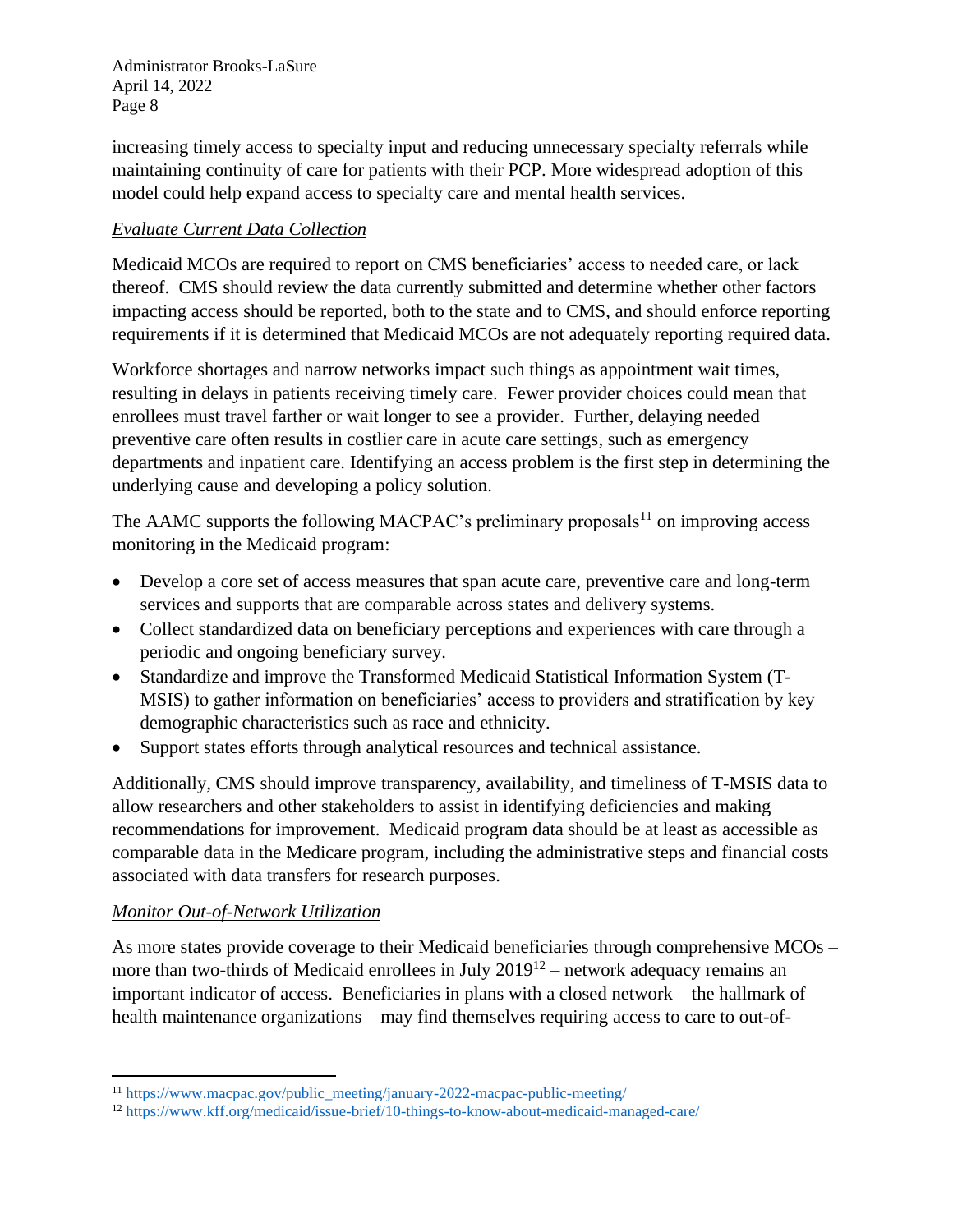network providers in order to receive timely care from an appropriate specialist. Increased use of out-of-network providers could signal network *inadequacy*.

Therefore, CMS should begin the process of collecting data on Medicaid beneficiaries' use of out-of-network providers, including accessing care across state lines. In addition to monitoring the execution of single case agreements for out-of-network care, CMS should monitor appeals, grievances, and fair hearings concerning a delay or a denial in approval for out-of-network access.

Further, we recommend that these data be stratified by beneficiary medical condition and provider specialty to help states and CMS identify outliers. If a given condition or specialty is associated with a disproportionate number of requests for out-of-network access, that may be a sign of inadequate access within the network. CMS should work with states to take corrective action where access gaps are identified.

# *Focus on Social Determinants of Health, Race, and Ethnicity Data*

An individual's health and access to health care are affected by a myriad of factors, including housing, transportation, food insecurity, and social support.<sup>13</sup> Further, all communities are impacted by the lack of coordination between these social determinants of health (SDOH) relevant sectors. States and communities should be incentivized to develop policies to collect meaningful data needed to ensure efficient alignment between sectors so that individual and community needs are addressed holistically.

Medicaid and CHIP families and individuals with limited incomes are most at risk of having health-related economic and social needs. Identifying meaningful SDOH measures is part of the foundation needed to change health care outcomes. Collection of this data does not need to rest solely with managed care plans or providers. Community health workers and other trusted voices within the community should be employed – and fairly compensated – to gather standardized information that can be used to remedy access issues, address social needs, and improve health. Without meaningful data collection, the social factors promoting or inhibiting health are not identified and will likely result in significant negative health consequences for patients.

Modernization of existing data sources where possible will work to decrease reporting burden. Additionally, expanding data collection of social determinants of health information through the expanded use of Z-codes will help to capture social risk factors. CMS should gather this information in a de-identified manner and publicly share the data to seek feedback on addressing SDOHs. Efforts should also focus on the accuracy and completeness of states' collection of race and ethnicity data. The Government Accountability Office (GAO) recently found that only 21 out of 50 states had acceptable race and ethnicity data for 2016 in T-MSIS.<sup>14</sup> According to the GAO, accurate and complete race and ethnicity data reported by states, coupled with routine

<sup>13</sup> <https://www.aamc.org/media/56566/download>

<sup>14</sup> <https://www.gao.gov/assets/gao-21-196.pdf>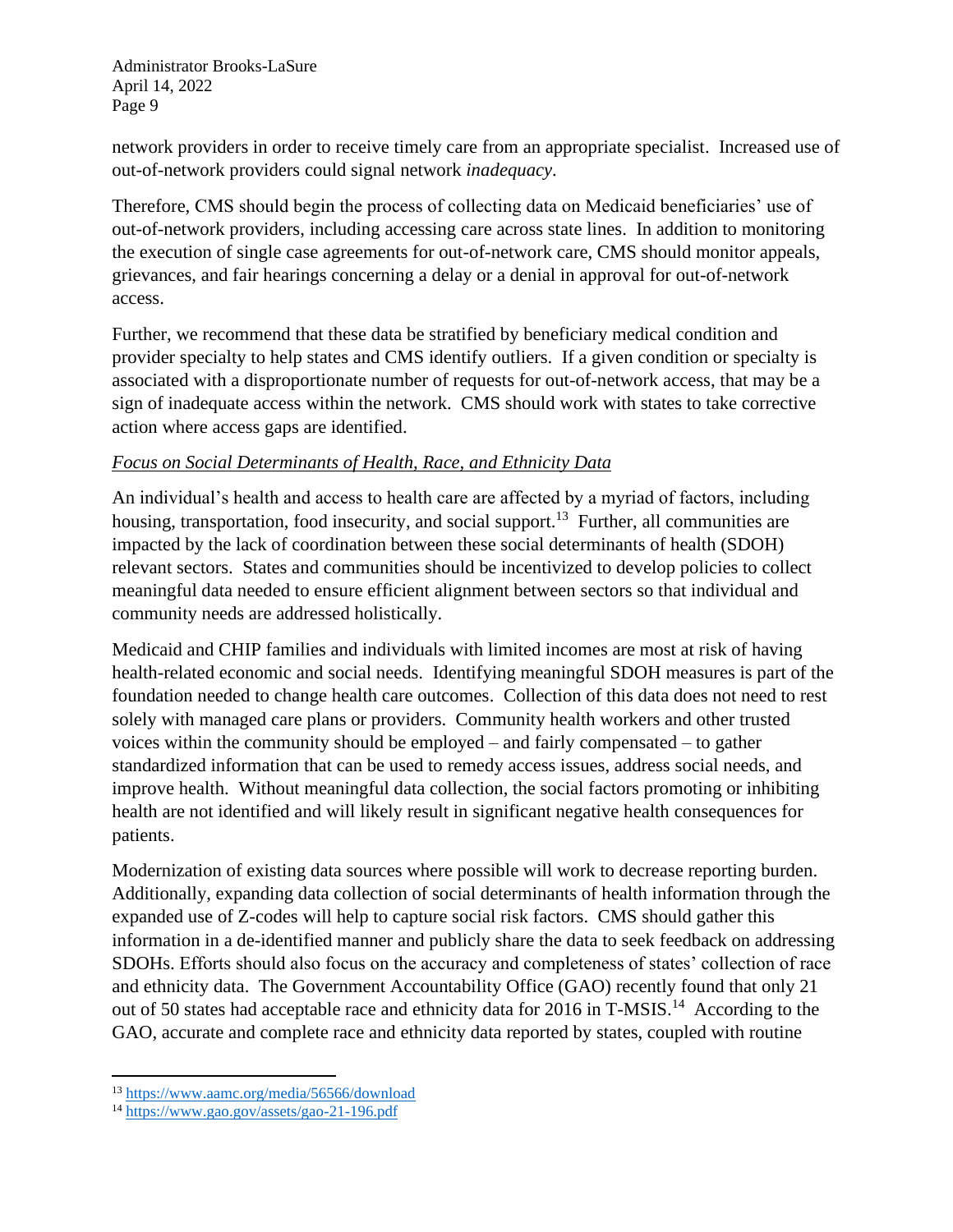analysis of the data to evaluate health outcomes, helps states and the federal government better understand existing health disparities and enables them to take action to promote health equity.<sup>15</sup>

### *Ensure Compliance with the CLAS Standards*

One way to begin to increase and diversify the pool of available providers for Medicaid and CHIP is for states to require providers to work to achieve compliance with the National Standards for Culturally and Linguistically Appropriate Services (CLAS) in Health Care that were developed by the HHS Office of Minority Health. The principal standard is to "provide effective, equitable, understandable and respectful quality care and services that are responsive to diverse cultural health beliefs and practices, preferred languages, health literacy and other communication needs." <sup>16</sup> CMS must recognize that it will take time to meet the fifteen CLAS standards and provide adequate support to make this possible.

# **Objective 5: Ensure that payment rates are sufficient to enlist and retain providers so that services are accessible**

# *Ensure Adequate Reimbursement*

AAMC members play an integral role in the nation's health care safety-net. Our members provide advanced and expert patient care – specifically specialty and sub-specialty care – that is often unavailable at other institutions. These well-established and respected regional referrals centers, in partnership with their physician faculty practices are centers for cutting-edge tertiary and quaternary care. Additionally, these institutions provide treatment for a disproportionately high percentage of Medicare and Medicaid beneficiaries, as well as those who are uninsured. AAMC member teaching hospitals represent 5 percent of all hospitals and provide 24 percent of all hospital inpatient days. That includes 22 percent and 27 percent of all Medicare and Medicaid inpatient days, respectively.

As hospitals meet the demands of caring for medically complex patients, they continue to face inadequate payment rates from federal programs. According to MACPAC, on average, Medicaid FFS base payments are below hospitals' costs of providing care to Medicaid enrollees and are below Medicare payment rates for comparable services. In 2011, FFS base payment rates were 78 percent of Medicare rates for the 18 Medicare-severity diagnostic-related groups  $(MS-DRG)$  that MACPAC studied.<sup>17</sup> By contrast, there is limited data available on managed care payments to hospitals, but MACPAC analysis of the available data suggests that these payments vary widely by state.<sup>18</sup>

Therefore, to holistically evaluate the impact of Medicaid payment rates on access, CMS should more frequently monitor payment rates for both MCOs and FFS to determine if they are

<sup>15</sup> <https://www.gao.gov/assets/gao-22-104700.pdf>

<sup>16</sup> <https://thinkculturalhealth.hhs.gov/clas/standards>

<sup>&</sup>lt;sup>17</sup> [https://www.macpac.gov/wp-content/uploads/2020/03/Medicaid-Base-and-Supplemental-Payments-to-](https://www.macpac.gov/wp-content/uploads/2020/03/Medicaid-Base-and-Supplemental-Payments-to-Hospitals.pdf)[Hospitals.pdf](https://www.macpac.gov/wp-content/uploads/2020/03/Medicaid-Base-and-Supplemental-Payments-to-Hospitals.pdf)

 $18$  Ibid.